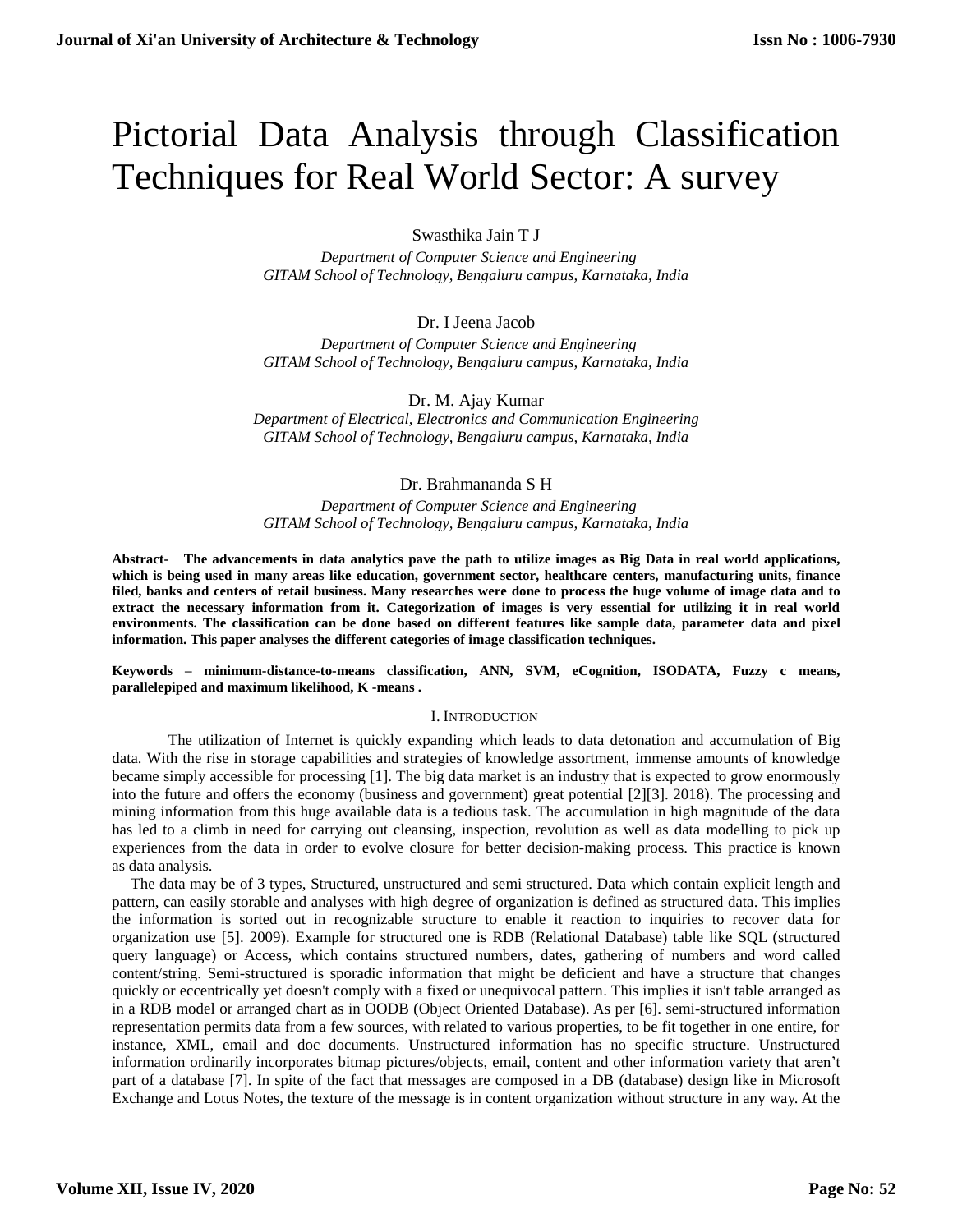other end, unstructured information involves reports such as PowerPoint used to depict organization system, spreadsheets of lead list, messages between collaborators, emails between co-workers and associations of clients on interpersonal organizations [8].

The measure of organized and unstructured information being created and put away has detonated as of late into exponential movement because of digitalization of information. The wellsprings of both organized and unstructured information incorporate every day exchanges, online networking, sensor produced, advanced pictures, recordings, sounds, and clickstreams which include commitments from associations and people [4]. In this way, there is a need to break down both organized and unstructured information in the everyday running of association to decide client responses, item inclination of customers, item personalization, and other organizational necessities. Unstructured information is continuously assumed control over the information arrangement of associations and Cisco (2015) discovered that information is developing at phenomenal rate as portrayed in Figure 1.



Fig 1. Yearly data development rate Source: Cisco Global Cloud Index

Image data is regularly used to speak to realistic or pictorial information. Picture data is unstructured data type. The term picture inalienably mirrors a realistic portrayal, and in the GIS world, varies fundamentally from raster information. Frequently, picture information is utilized to store remotely detected symbolism, for example satellite scenes or orthophotos, or auxiliary designs such as photos, filtered plan archives, and so on [9].

Image analysis or investigation is the extraction of important data from pictures; for the most part from computerized pictures by methods for advanced image handling or processing techniques [2]. Image analysis errands can be as plain as perusing bar code labels or as modern as distinguishing an individual from their face. It contains a lot of picture data. For the picture data analysis, image processing [10],[11] and information/data mining [4],[6] systems assume a significant role. Numerous product instruments [16],[21] such as R [24], WEKA [17],[18], RapidMiner [19], SciKit [20], KNIME [20], SparkMLlib [22] are accessible to deal with various sorts of data consequently. However, these tools are not adequate for detailed analysis of a specific data type, as the number of data mining system operations has been predetermined.[16]

Practitioners, analyst and Scientists have tried extraordinary endeavors in creating advanced classification approaches and method for remodelling classification efficiency [27],[29],[30],[31],[32],[33], [34].

The process of classifying pixels into limited arrangement of solitary classes dependent on their data value is known as image classification. Classification is one of the Data Mining method that is fundamentally utilized to indoctrinate a given dataset and takes each example of it and assigns this case to a specific class with the end goal that classification mistake will be least. If it satisfies the certain set of rules to fit in a particular class pixel is used to precise class. The classes can be known or unknown [33].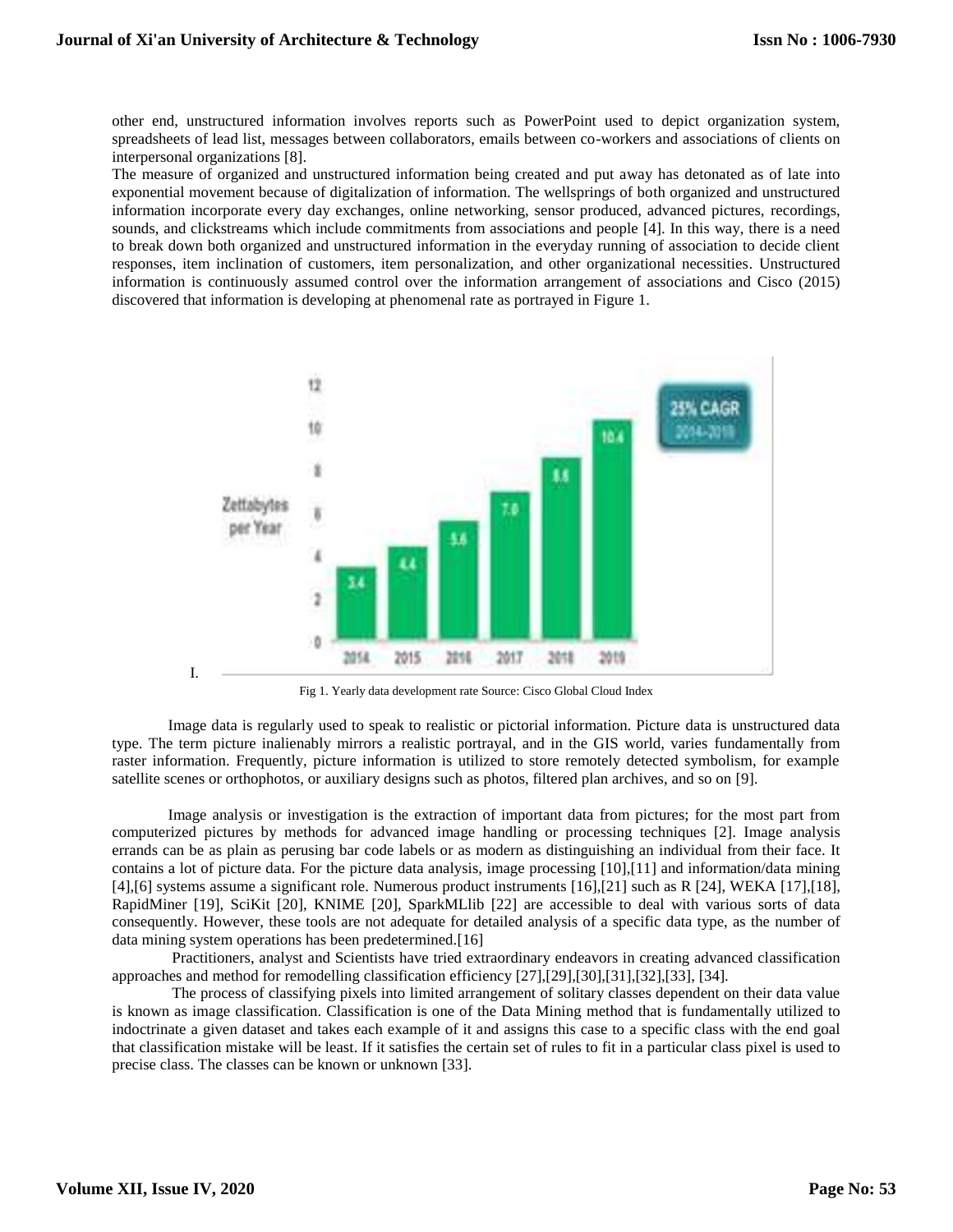Classification is used to categorize each object into one of the predefined categories or classes in a set of data. This is used to elicitation models that accurately describes important data classes within the given dataset. The data analysis task classification is a technique or classifier is developed to anticipate categorical labels (class name traits). Classification is a data mining capacity that allocates things in an assortment to target categories or classes.[36]. It is two step procedure. In the time of initial level, the model is made by exploiting classification algorithm on training data set then in next level the extricate model is examined across a predefined test dataset to quantify the model trained presentation and efficiency. Along these lines, classification is the process to appoint class name from dataset whose class name is obscure. [38].

#### II. IMAGE CLASSIFICATION TYPE

The image classification approaches can be categorized into various types based on various features like training sample, parameter data, pixel information and count of each spatial element results [14].

#### 2.1 Based on Training Sample

Based on training sample, there are two classifications, supervised and unsupervised. First classification is Supervised method is utilizing the samples of known informational classes (training datasets) to categized the pixels of unknown identity. Recognize known from the earlier by means of a blend of fieldwork, map investigation, and individual practice as preparing sites; the spectral characteristics of these sites are used to develop the classification algorithm for prospective land cover mapping of the carryover of the image. whole pixel with both inward and external, the training sites is then examined and empower to the class of which it has the most likelihood of being representative. Examples for supervised algorithms are minimum distance to means algorithm [44], parallelepiped algorithm [13] and maximum likelihood algorithm [45].



Unsupervised Classification variety of classification is a process which audit a greater number of unknown pixels and breaks it into estimated classes based on essential groupings appears in the picture data values. Computer inclines spectrally separable class and then describes its data value. No comprehensive prior knowledge is prescribed. The algorithm naturally bunches of pixels with comparable spectral qualities (means, standard deviations, covariance, connection matrices, and so on.) into novel groups as indicated by a few statistically decided benchmark. The analyst then re-labels and associate the spectral clusters into information classes. Example for Unsupervised algorithm is K means clustering algorithm.[33],[43].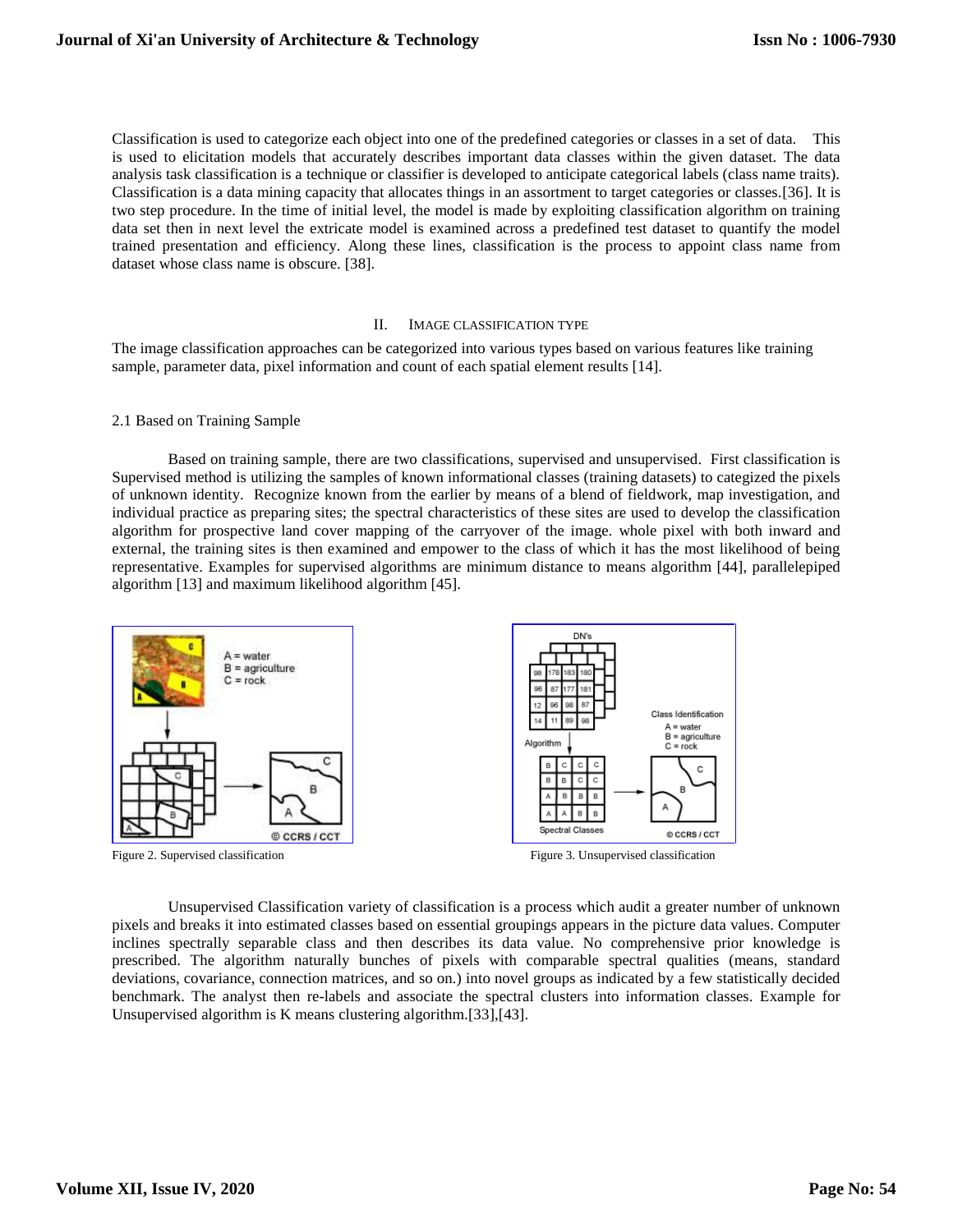# 2.2. Assumption of Parameter on Data:

In view of parameter highlights are arranged into two techniques. In that first classifier is Parametric, uses parameters like covariance metrics and mean vector are used. There is a supposition of Gaussian dispersion. The parameters like mean vector and covariance grid are much of the time created from preparing tests. Example Models are Maximum likelihood and linear discriminant analysis. Second classifier is Non-Parametric has no hypothesis around the information. Non-parametric classifiers don't utilize measurable parameters to figure class partition. Example Models are SVM, ANS(Artificial Neural System), Decision tree classifier and Expert system analysis [35],[45].

# 2.3 Based on Pixel Information:

Based on pixel information categories are classified into four methods, perpixel, subpixel, prefield and objectoriented. Per- pixel classifier is ordinary technique in classification, which creates a mark by using the mix of the spectra of whole training set pixels from provided component. The commitments of whole materials commenced in the preparation set pixels are applicable in the subsequent mark. It tends to be parametric or nonparametric, but the exactness may not get together as a result of the effect of the mixed pixel issue. Examples are maximum likelihood, SVM, ANN and minimum distance. Sub-pixel classifiers is where value of spectral of every pixel is thought to be a straight or non-direct mix of characterized unadulterated materials called end individuals, giving relative membership of every pixel to each end part. Sub-pixel classifier has the capacity to maintain the mixed pixel problem, relevant for medium and coarse spatial resolution images. Examples are spectral mixture analysis, subpixel classifier and Fuzzy-set classifiers. The per-field classifier is proposed to deal with the issue of ecological heterogeneity, and furthermore improves the classification precision. For the most part utilized by GIS-based classification approaches. Object-oriented classifiers utilize pixels of the picture and joined them into articles and afterward classification is performed based on objects. It includes 2 phases like picture division and picture characterization. Picture division joins pixels into objects, and a classification is then executed based on objects. Model is e-Cognition [14].

## 2.4 In view of number of outputs for each spatial element:

In view of number of outputs for each spatial component, it has two techniques as hard characterization or classification and delicate or soft classification. Hard characterization is also called fresh order. In this, every pixel is required or compelled to demonstrate enrolment to a solitary class.eg maximum likelihood, minimum distance, artificial neural network, decision tree, and support vector machine. Soft classification is also called fuzzy grouping. In this, every pixel may show various and halfway class participation. It creates progressively precise outcome.

## 2.5 Spatial information

Based on spatial information, it has three methods as spectral classification, contextual classification and spectral-contextual classification. Spectral Classifier is picture characterization that utilizations unadulterated spectral data. Models are, minimum distance, Artificial neural network ANN and Maximum likelihood. Contextual Classifiers is picture characterization utilizes the spatially neighboring pixel data. Model is frequency-based contextual classifier. Spectral-contextual classifiers is characterization utilizes both phantom and spatial data starting grouping pictures are created utilizing parametric or non-parametric classifiers and afterward contextual classifiers are actualized in the ordered/classified pictures. Models are mix of parametric or non-parametric and contextual algorithm [13].

| Algorithm                                         | Categories based on features                                                                                                                                 | Characteristics                                                                                                                                                                                            |
|---------------------------------------------------|--------------------------------------------------------------------------------------------------------------------------------------------------------------|------------------------------------------------------------------------------------------------------------------------------------------------------------------------------------------------------------|
| minimum-distance-to-<br>means classification [44] | Supervised classification, Parametric<br>classifier, Per pixel classifier, Hard<br>Classification, Spectral Classifiers,<br>Spectral-contextual classifiers, | Computational complexity is less<br>Efficient<br>Fast<br>No unclassified pixels<br>Does not incorporate variability of signatures<br>Digital parameter space is calculated for pixels of known<br>classes. |

#### Table-1 Image classification methods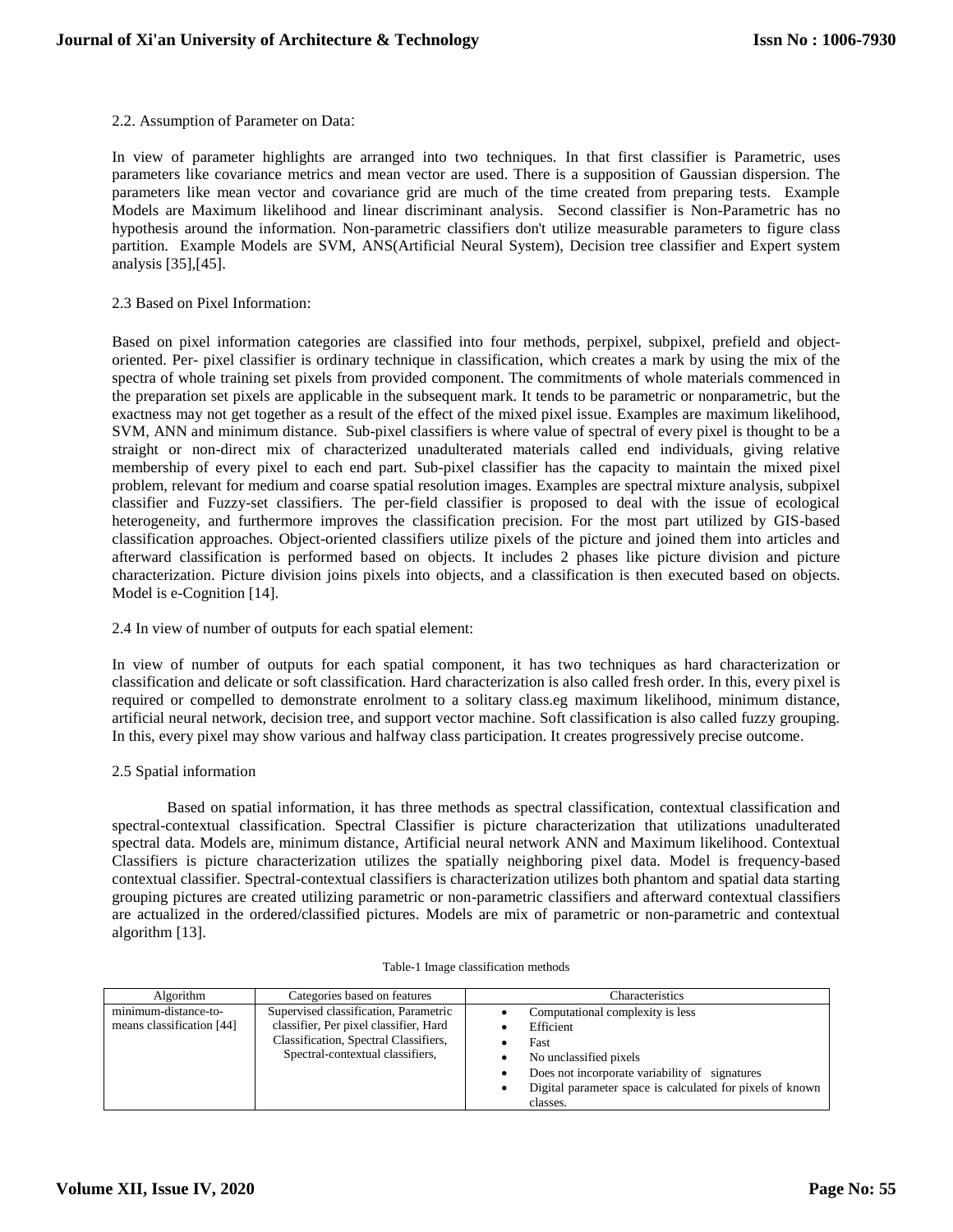| Gaussian Maximum<br>Likelihood Classifier [45]                                             | Supervised classification, Parametric<br>classifier, Per pixel classifier, Hard<br>Classification, Spectral Classifiers,<br>Spectral-contextual classifiers. | Most accurate<br>٠<br>Considers variability<br>$\bullet$<br>Slow<br>$\bullet$<br>Relies heavily on normally distributed signatures<br>$\bullet$<br>Population Distribution does not follow the normal                                                                                                                                                                                                                                                                                                                                                                                                                                                                                                                          |
|--------------------------------------------------------------------------------------------|--------------------------------------------------------------------------------------------------------------------------------------------------------------|--------------------------------------------------------------------------------------------------------------------------------------------------------------------------------------------------------------------------------------------------------------------------------------------------------------------------------------------------------------------------------------------------------------------------------------------------------------------------------------------------------------------------------------------------------------------------------------------------------------------------------------------------------------------------------------------------------------------------------|
|                                                                                            |                                                                                                                                                              | distribution. can't be applied the maximum likelihood<br>method.<br>Quantitively evaluates both variance and covariance of<br>$\bullet$<br>the category used as classification in remote sensing.<br>Training sets uses the normal distribution.<br>$\bullet$<br>Those training data sets is Gaussian in nature.<br>$\bullet$                                                                                                                                                                                                                                                                                                                                                                                                  |
| Parallelepiped [7]                                                                         | supervised classification, Parametric<br>classifier                                                                                                          | Which depict by the mean vector and covariance matrix<br>$\bullet$<br>Level-Slice Classifier<br>$\bullet$<br>Simplest of all classification method<br>$\bullet$<br>To classify hyperspectral data basic decision rule can be<br>$\bullet$<br>used.<br>Computationally very efficient.<br>٠<br>Two bands of image value are plotted in a scatter<br>$\bullet$<br>diagram.                                                                                                                                                                                                                                                                                                                                                       |
| K-means algorithm                                                                          | Unsupervised classification,<br>nonparametric classifier                                                                                                     | Iterative method.<br>Amount of results specified for spectral classes (let's<br>٠<br>consider n clusters) by the analyst.<br>In multidimensional data centroids of K clusters are<br>٠<br>located.<br>Nearest cluster assigned by pixel in the image.<br>٠<br>Revised mean of every cluster reclassified by Image.<br>$\bullet$                                                                                                                                                                                                                                                                                                                                                                                                |
| <b>ISODATA</b> algorithm<br>(Iterative Self Organizing<br>Data Analysis Technique)<br>[35] | Unsupervised classification,<br>nonparametric classifier                                                                                                     | Uses "spectral distance" between picture pixels in include<br>$\bullet$<br>space to characterize pixels into a predefined number of<br>extraordinary spectral groups.<br>ISODATA algorithm allows for different number of<br>$\bullet$<br>clusters like k-means.<br>Clusters are combined if either the number of pixels in a<br>$\bullet$<br>cluster is less than a certain threshold or if the centers of<br>two clusters are closer than a certain threshold.<br>Those groups or clusters split into two different clusters.<br>$\bullet$<br>If the groups of standard deviation exceed a predefined<br>$\bullet$<br>value and the number of members (pixels) is double the<br>limit for the minimum number of individuals. |
| Fuzzy c-means<br>[43]                                                                      | Unsupervised classification, Subpixel<br>classifiers, Soft classification.                                                                                   | In radiance of more than one feature pixel recorded are<br>$\bullet$<br>known as mixed pixel.<br>It is a member in more than one class.<br>$\bullet$<br>To solve the unmixed problem, we need a fuzzy logic-<br>$\bullet$<br>based model.<br>The fuzziness of image pixels can be represented.<br>$\bullet$                                                                                                                                                                                                                                                                                                                                                                                                                    |
| support vector machine<br>$[44]$                                                           | Supervised classification, Parametric<br>classifier, Per pixel classifier, Hard<br>Classification, Spectral Classifiers,<br>Spectral-contextual classifiers. | This uses the pair of classification or regression<br>$\bullet$<br>challenges.<br>As a n- dimensional space data can be plotted (n is<br>$\bullet$<br>number of feature) with the value of each feature being<br>the value of a particular coordinate.<br>SVMs can efficiently achieve a non-linear classification,<br>$\bullet$<br>essentially mapping their resource value into high-<br>dimensional feature spaces.                                                                                                                                                                                                                                                                                                         |
| ANN [45]                                                                                   | Supervised classification                                                                                                                                    | This can be applied where, what has happened in past is<br>$\bullet$<br>repeated almost exactly in same way. E.g. Black Jack<br>against a computer game.<br>This is used rarely for predictive modelling. reason<br>$\bullet$<br>behind this is tries to over-fit the relationship.<br>many different coefficients, which it can optimize. Hence,<br>$\bullet$<br>it can handle much more variability as compared to<br>traditional models.                                                                                                                                                                                                                                                                                    |
| eCognition [14]                                                                            | Object-oriented classifiers                                                                                                                                  | eCognition to produce a supervised classified map based<br>$\bullet$<br>on object image analysis.                                                                                                                                                                                                                                                                                                                                                                                                                                                                                                                                                                                                                              |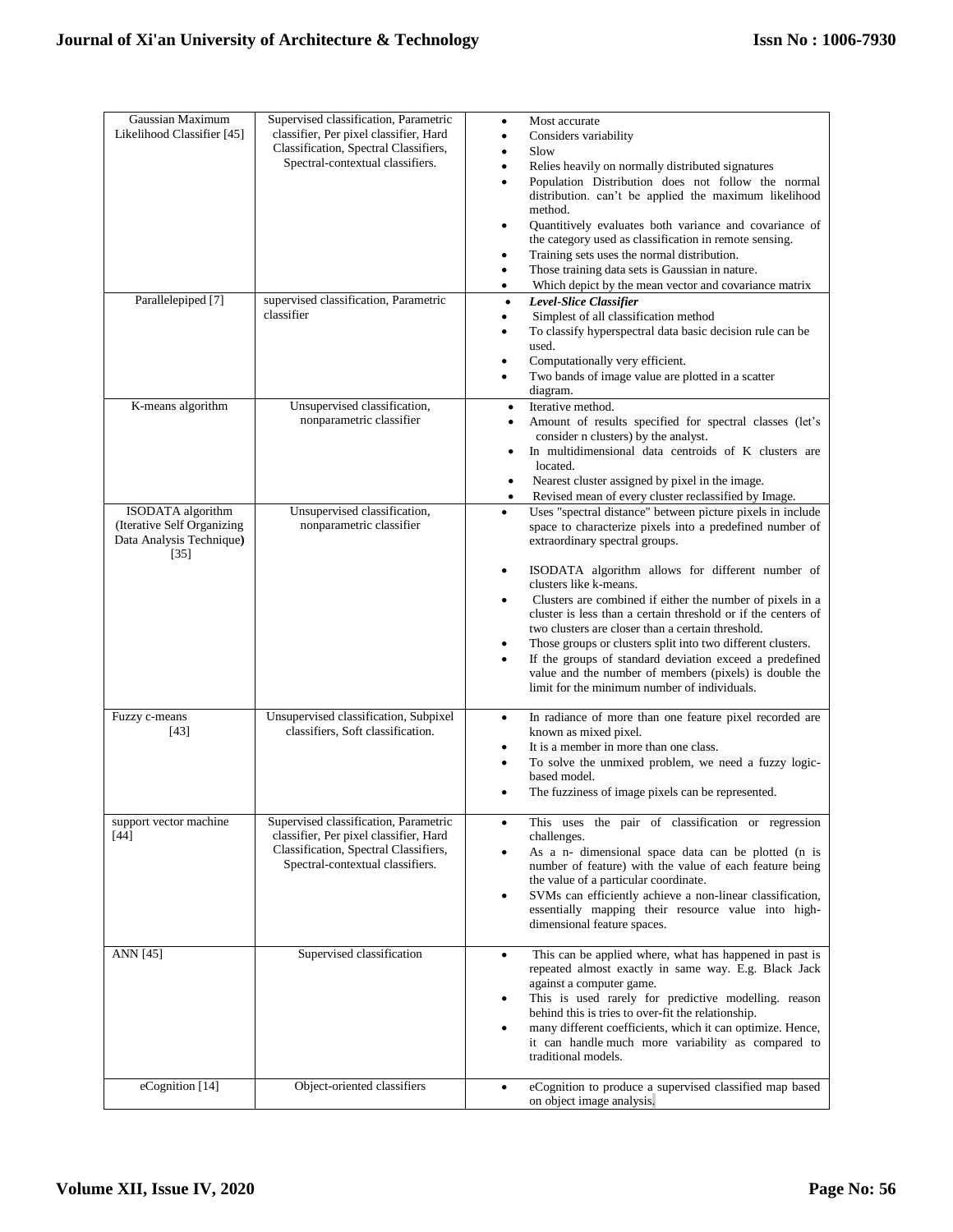#### III. CONCLUSION

Categorization of images is very essential for utilizing it in real world environments. The classification can be done based on different features like sample data, parameter data, pixel information. This study analyses the different categories of image classification techniques. This paper endeavors to examine and gives a short information about the assorted image portrayal moves close and particular classification method. Most ordinary approaches for image characterization can be arranged as unsupervised and supervised, or parametric and nonparametric or spectral classifiers, contextual classifiers and spectral-contextual classifiers, subpixel, per-pixel, object-oriented and perfield, or hard and soft classification.

#### REFERENCES

- [1] Nada Elgendy and Ahmed Elragal. Big Data Analytics: A Literature Review Paper. ICDM 2014 [.Advances in Data Mining.](https://link.springer.com/book/10.1007/978-3-319-08976-8)  [Applications and Theoretical Aspects](https://link.springer.com/book/10.1007/978-3-319-08976-8) pp 214-227
- [2] Solomon, C.J., Breckon, T.P. (2010). *Fundamentals of Digital Image Processing: A Practical Approach with Examples in Matlab*. Wiley-Blackwell. [doi](https://en.wikipedia.org/wiki/Digital_object_identifier)[:10.1002/9780470689776.](https://doi.org/10.1002%2F9780470689776) [ISBN](https://en.wikipedia.org/wiki/International_Standard_Book_Number) [978-0470844731.](https://en.wikipedia.org/wiki/Special:BookSources/978-0470844731)
- [3] [Analytics Comes of Age,](https://www.mckinsey.com/~/media/McKinsey/Business%20Functions/McKinsey%20Analytics/Our%20Insights/Analytics%20comes%20of%20age/Analytics-comes-of-age.ashx) McKinsey Analytics, January 2018 (PDF, 100 pp.)
- [4] Chen, Y., Wang, W., Liu, Z., & Lin, X. (2009, June). Keyword search on structured and semi-structured data. In Proceedings of the 2009 ACM SIGMOD International Conference on Management of data (pp. 1005-1010). ACM
- [5] Doan, A., Naughton, J., Baid, A., Chai, X., Chen, F., Chen, T., ... & Huang, J. (2009). The case for a structured approach to managing unstructured data.arXiv preprint arXiv:0909.1783
- [6] Hänig, C., Schierle, M., & Trabold, D. (2010). Comparison of structured vs. unstructured data for industrial quality analysis. In Proceedings of The World Congress on Engineering and Computer Science
- [7] Feldman, R., & Sanger, J. (2007). The text mining handbook: advanced approaches in analyzing unstructured data. Cambridge University Press
- [ 8 ] Maluf, D. A., & Tran, P. B. (2008, March). Managing Unstructured Data with Structured Legacy Systems. In Aerospace Conference, 2008 IEEE (pp. 1-5). IEEE.
- [9] David J et al. 1997. GIS introduction textbook.
- [10] Amit Kumar and Fahimuddin Shaik. 2016. Importance of Image Processing. Image Processing in Diabetic Related Causes, Springer, Singapore, pp 5-7.
- [11] Anil Jain. 1989. Fundamentals of digital image processing. (ACM) Prentice-Hall, Inc. Upper Saddle River, NJ, USA ©1989
- [12] Press G, \$16.1 billion big data market: 2014 predictions from IDC and IIA, Forbes, Tech. Rep. 2013
- [13] D. Lu And Q. Weng, "A SURVEY OF IMAGE CLASSIFICATION METHODS AND TECHNIQUES FOR IMPROVING CLASSIFICATION PERFORMANCE" International Journal of Remote Sensing Vol. 28, No. 5, 10 March 2007
- [14] Pooja Kamavisdar1, Sonam Saluja2, Sonu Agrawal. A Survey on Image Classification Approaches and Techniques. International Journal of Advanced Research in Computer and Communication Engineering Vol. 2, Issue 1, January 2013.PP-1005-1009
- [15] Ming-Syan Chen, Jiawei Han and Philip Yu. 1996. Data mining: an overview from a database perspective. In IEEE Transactions on Knowledge and Data Engineering, 8.6 (1996): 866-883.
- [16] Ralf Mikut and Markus Reischl. 2011. Data mining tools. Wiley Interdisciplinary Reviews: Data Mining and Knowledge Discovery, 1.5 (2011): 431-443.
- [17] Geoffrey Holmes, Andrew Donkin and Ian H. Witten. 1994. Weka: A machine learning workbench. In proceedings of the 2ndIEEE Australian and New Zealand Conference on Intelligent Information Systems, pp. 357-361.
- [18] Mark Hall, Eibe Frank, Geoffrey Holmes, Bernhard P fahringer, Peter Reutemann, and Ian H. Witten, 2009. The WEKA data mining software: an update. ACM SIGKDD explorations newsletter 11, no. 1 (2009): 10-1
- [19] Radim Burget, Jan Karasek, Zdenek Smékal, Václav Uher, and Otto Dostal. 2010. Rapidminer image processing extension: A platform for collaborative research. In proceedings of the 33rd International Conference on Telecommunication and Signal Processing, pp. 114-118
- [20] Fabian Pedregosa, Gaël Varoquaux, Alexandre Gramfort, Vincent Michel, Bertrand Thirion, Olivier Grisel, Mathieu Blondel et al. 2011. Scikit-learn: Machine learning in Python. The Journal of Machine Learning Research, 12 (2011): 2825-2830
- [21] Xiangrui Meng, Joseph Bradley, Burak Yavuz, Evan Sparks, Shivaram Venkataraman, Davies Liu, Jeremy Freeman et al. 2015. Mllib: Machine learning in apache spark. The Journal of Machine Learning Research, 17.1 (2016): 1235-1241.
- [22] Alexander Fölling, Joachim Lepping. Knowledge discovery for scheduling in computational grids. Wiley Interdisciplinary Reviews: Data Mining and Knowledge Discovery, Wiley, 2012, 2 (4), pp.287- 297. ff10.1002/widm.1060ff. ffhal-00758208f
- [23] Luis Torgo. 2010. Data mining with R: learning with case studies. Chapman & Hall/CRC
- [24] Michael Berthold, Nicolas Cebron, Fabian Dill, Thomas Gabriel, Tobias Kötter, Thorsten Meinl, Peter Ohl, Christoph Sieb, Kilian Thiel,and Bernd Wiswedel. 2008. KNIME: The Konstanz information miner. Springer Berlin Heidelberg, pp. 319-326